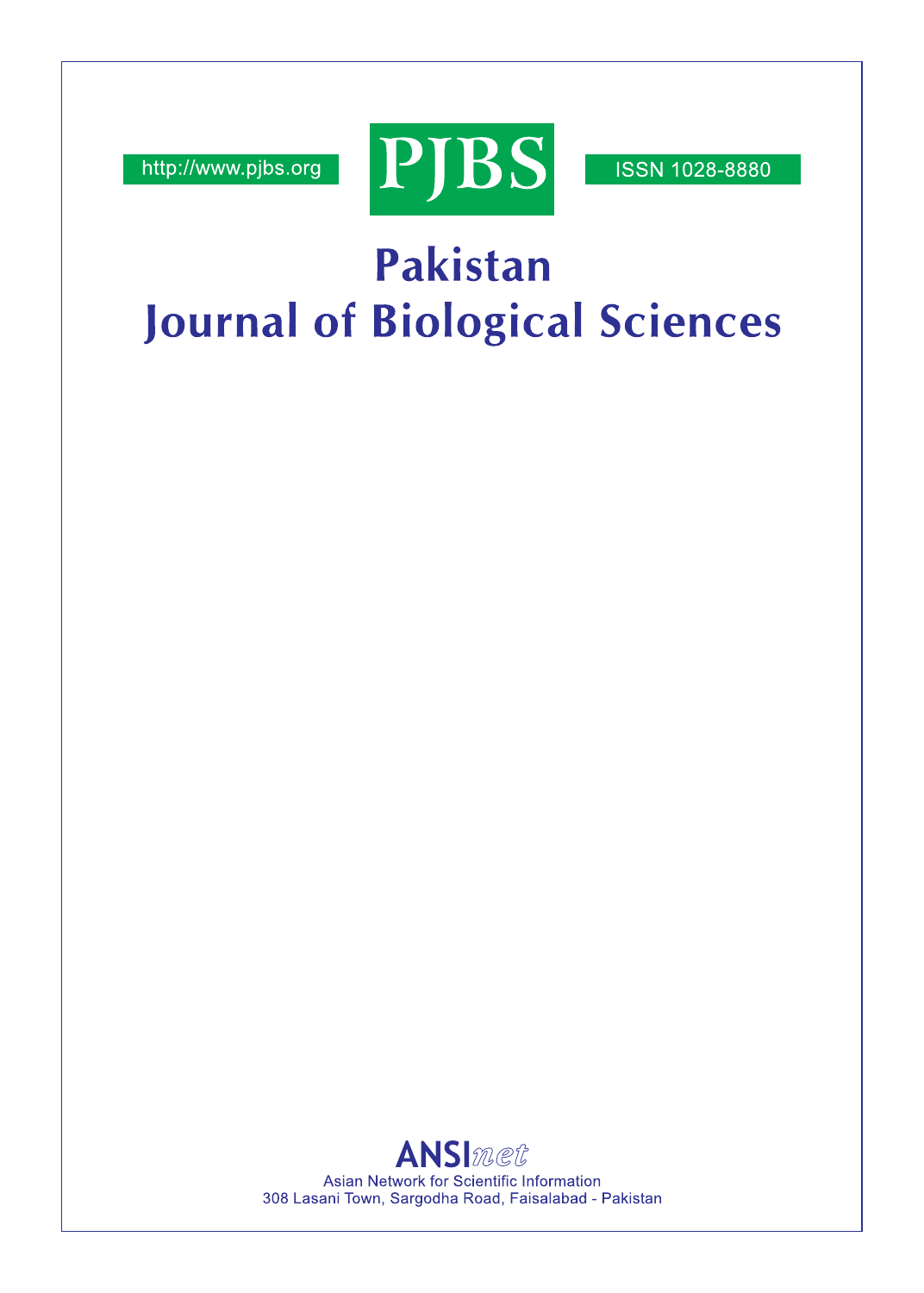#### **OPEN ACCESS Pakistan Journal of Biological Sciences**

ISSN 1028-8880 DOI: 10.3923/pjbs.2017.132.139



## **Research Article Selection of Drought Tolerant Maize Hybrids Using Path Coefficient Analysis and Selection Index**

'Abdalla Dao, <sup>1</sup>Jacob Sanou, <sup>1</sup>Edgar V.S. Traoré, <sup>2</sup>Vernon Gracen and <sup>3</sup>Eric Y. Danquah

1 Institute of Environment and Agricultural Research (INERA), BP 910, Bobo, Dioulasso, Burkina Faso 2 Department of Plant Breeding and Genetics, 520 Bradfield Hall, Cornell University, NY 14850, Ithaca, USA <sup>3</sup>West Africa Centre for Crop Improvement (WACCI), University of Ghana, BMP 30, Legon, Accra, Ghana

### Abstract

Background: In drought-prone environments, direct selection for yield is not adequate because of the variable environment and genotype x environment interaction. Therefore, the use of secondary traits in addition to yield has been suggested. The relative usefulness of secondary traits as indirect selection criteria for maize grain yield is determined by the magnitudes of their genetic variance, heritability and genetic correlation with the grain yield. Materials and Methods: Forty eight testcross hybrids derived from lines with different genetic background and geographical origins plus 7 checks were evaluated in both well-watered and water-stressed conditions over two years for grain yield and secondary traits to determine the most appropriate secondary traits and select drought tolerant hybrids. Results: Study found that broad-sense heritability of grain yield and Ear Per Plant (EPP) increased under drought stress. Ear aspect (EASP) and ear height (EHT) had larger correlation coefficients and direct effect on grain yield but in opposite direction, negative and positive respectively. Traits like, EPP, Tassel Size (TS) and Plant Recovery (PR) contributed to increase yield via EASP by a large negative indirect effect. Under drought stress, EHT had positive and high direct effect and negative indirect effect via plant height on grain yield indicating that the ratio between ear and plant heights (R-EPH) was associated to grain yield. **Conclusion:** Path coefficient analysis showed that traits EPP, TS, PR, EASP, R-EPH were important secondary traits in the present experiment. These traits were used in a selection index to classify hybrids according to their performance under drought. The selection procedure included also a Relative Decrease in Yield (RDY) index. Some secondary traits reported as significant selection criteria for selection under drought stress were not finally established in the present study. This is because the relationship between grain and secondary traits can be affected by various factors including germplasm, environment and applied statistical analysis. Therefore, different traits and selection procedure should be applied in the selection process of drought tolerant genotypes for diverse genetic materials and growing conditions.

Key words: Maize, drought, path coefficient, selection index

Received: November 10, 2016 **Accepted: January 16, 2017** Published: February 15, 2017

Citation: Abdalla Dao, Jacob Sanou, Edgar V.S. Traoré, Vernon Gracen and Eric Y. Danquah, 2017. Selection of drought tolerant maize hybrids using path coefficient analysis and selection index. Pak. J. Biol. Sci., 20: 132-139.

Corresponding Author: Abdalla Dao, Institute of Environment and Agricultural Research (INERA), BP910 Bobo, Dioulasso, Burkina Faso

Copyright: © 2017 Abdalla Dao et al. This is an open access article distributed under the terms of the creative commons attribution License, which permits unrestricted use, distribution and reproduction in any medium, provided the original author and source are credited.

Competing Interest: The authors have declared that no competing interest exists.

Data Availability: All relevant data are within the paper and its supporting information files.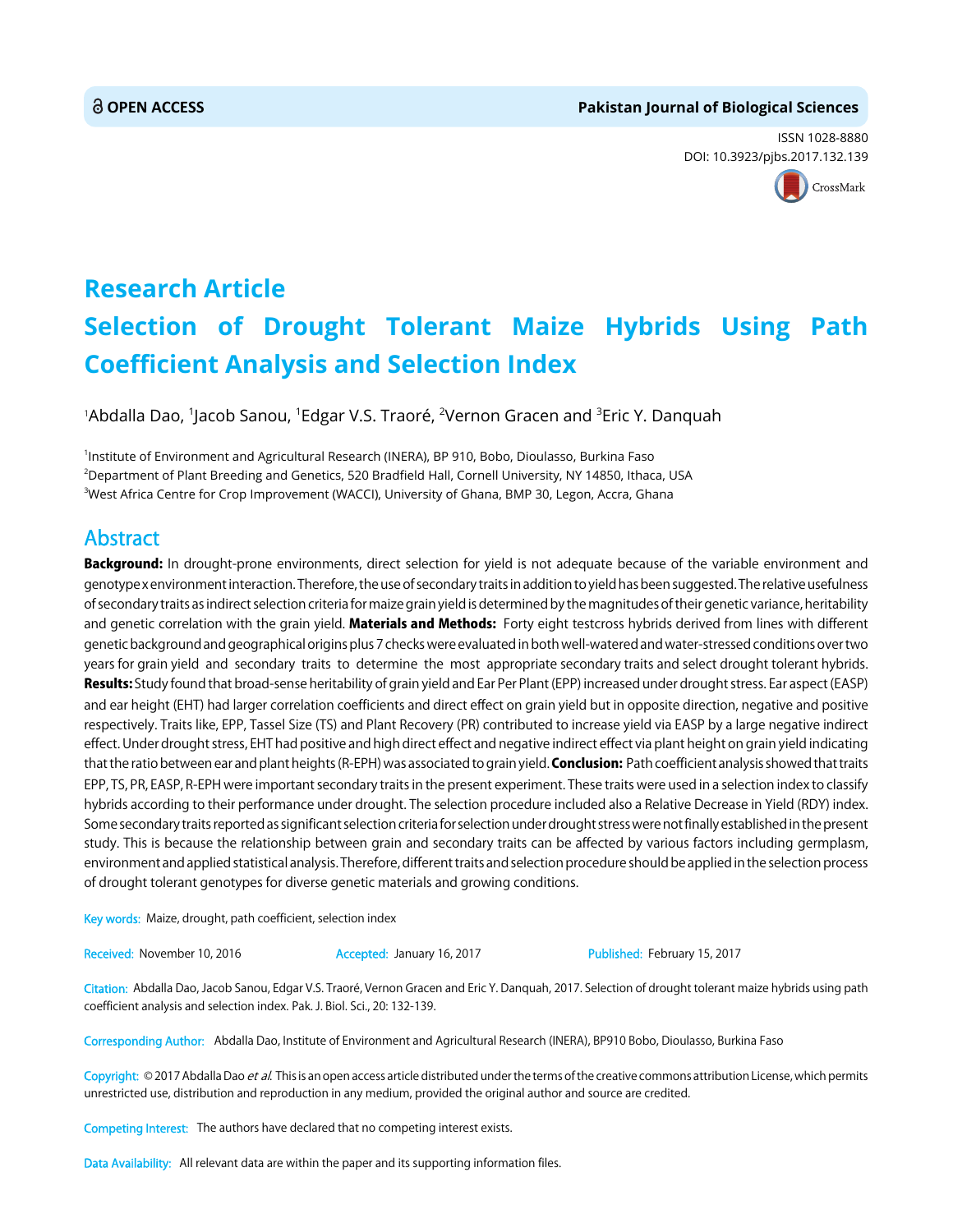#### INTRODUCTION

Maize is an important staple food in Sub-Saharan Africa, occupying over 50% of land devoted to cereal production in over 50% of countries in this region<sup>1</sup>. However, maize productivity in this part of the world is limited by drought. There is need therefore to improve yield of maize under arid and semi-arid environments through breeding. Drought tolerance is a complex trait which is controlled by polygenes and their expressions are influenced by various environmental factors $2,3$ . Breeding for drought tolerance is always an important challenge for plant breeders. In maize, yield is the primary trait but selection for improved genotypes under drought based on grain yield alone was revealed inefficient<sup>4</sup> due to low heritability of grain yield and the complexity of genotype-environment interactions. Genetic variance and heritability of maize grain yield are reduced under drought whereas secondary traits have relatively high genetic variance and heritability<sup>5,6</sup>. Secondary traits correlated to grain yield are therefore used with grain yield to select drought tolerant maize genotypes<sup>7,8</sup>. However, the relative usefulness of secondary traits as indirect selection criteria for grain yield is often not conclusively established in all the experiments because of the nature of the genetic material and conditions of experiments. Thus, there is need to ascertain the value of a secondary trait before to include in a selection index for each experiment<sup>4</sup>. In addition, the correlation coefficient between grain yield and secondary traits is explained by the direct contribution of the trait on grain yield as well as the indirect contribution through other traits which should also be considered during selection<sup>9,10</sup>.

The objective of this study was to determine the most appropriate secondary traits to be included in the selection index to select maize drought tolerant hybrids. Thus, broad-sense heritability of the traits and phenotypic correlations were computed. The correlation was further portioned into direct and indirect effects using path coefficient analysis.

#### MATERIEL AND METHODS

Plant materials: Forty eight maize testcross hybrids plus 7 checks were used in this study. The hybrids were generated using line by tester mating design from twenty four white inbred lines with different genetic background and geographical origin.

Field evaluation and experimental design: The trials were conducted during the off-season in two years at the experimental station of INERA at Valley Du Kou located at 11 $^{\circ}$ 22' N latitude, 4 $^{\circ}$ 22' W longitude and at 300 m above sea level, characterized by ferruginous and acid soils with silty texture. The 48 white hybrids plus 7 checks were randomized in incomplete block,  $11\times5$  alpha lattice design with three replications. The experimental unit was a single row of 5 m spaced 80 cm. Two seeds were planted per hill spaced 25 cm and thinned to one plant per hill to give a final population density of 50,000 plants ha<sup>-1</sup>. The trials were established and managed according to procedures developed by CIMMYT<sup>4</sup>. Adequate irrigation was applied in both water regimes from planting and throughout the vegetative phase, using furrow irrigation system. Drought stress was achieved in water stressed regime by withholding water two weeks before the expected flowering time for 21 days.

**Field measurements:** Grain yield and 12 secondary traits were measured or calculated. In each plot, days to anthesis and days to silking were recorded as the number of days from planting to when 50% of the plants had shed pollen and emerged silks, respectively. Anthesis Silking Interval (ASI) was computed as the interval in days between dates of silking and anthesis. Plant and ear heights were measured in centimeter as the distance from the base of the plant to the height of the first tassel branch and the node bearing the upper ear, respectively. Ear aspect was scored on a 1-5 scale, where  $1 =$  Clean, uniform, large and well-filled ears and  $5 =$  Rotten, variable, small and partially filled ears. The total number of plants and ears were counted in each plot at the time of harvest. The number of ears per plant was then calculated as the proportion of the total number of ears at harvest divided by the total number of plants at harvest. Additional data obtained from drought stress plots were the leaf senescence recoded two times at weekly interval commencing two weeks after stress application on a scale of 1-10, where 1= Almost all leaves were green and 10 = Virtually all leaves were dead; Leaf rolling recorded on a scale of 1-5, where  $1 =$  All leaves are unrolled and 5 = All leaves are rolled, leaf rolling was recorded three time at weekly interval commencing a week after stress application; leaf erectness was recorded based on visual score of 1 (erect leaves) to 5 (lax leaves) two times at weekly interval commencing a week after stress application; tassel size was recorded two times at weekly interval commencing 21 days after stress application based on scale of 1(small tassel size) to 5 (large tassel size); plant recovery was recorded at 7 and 14 days after stopping drought stress on a scale of 1-5, where  $1 =$  All plants recovered from drought stress and  $5 =$  All plants were dead.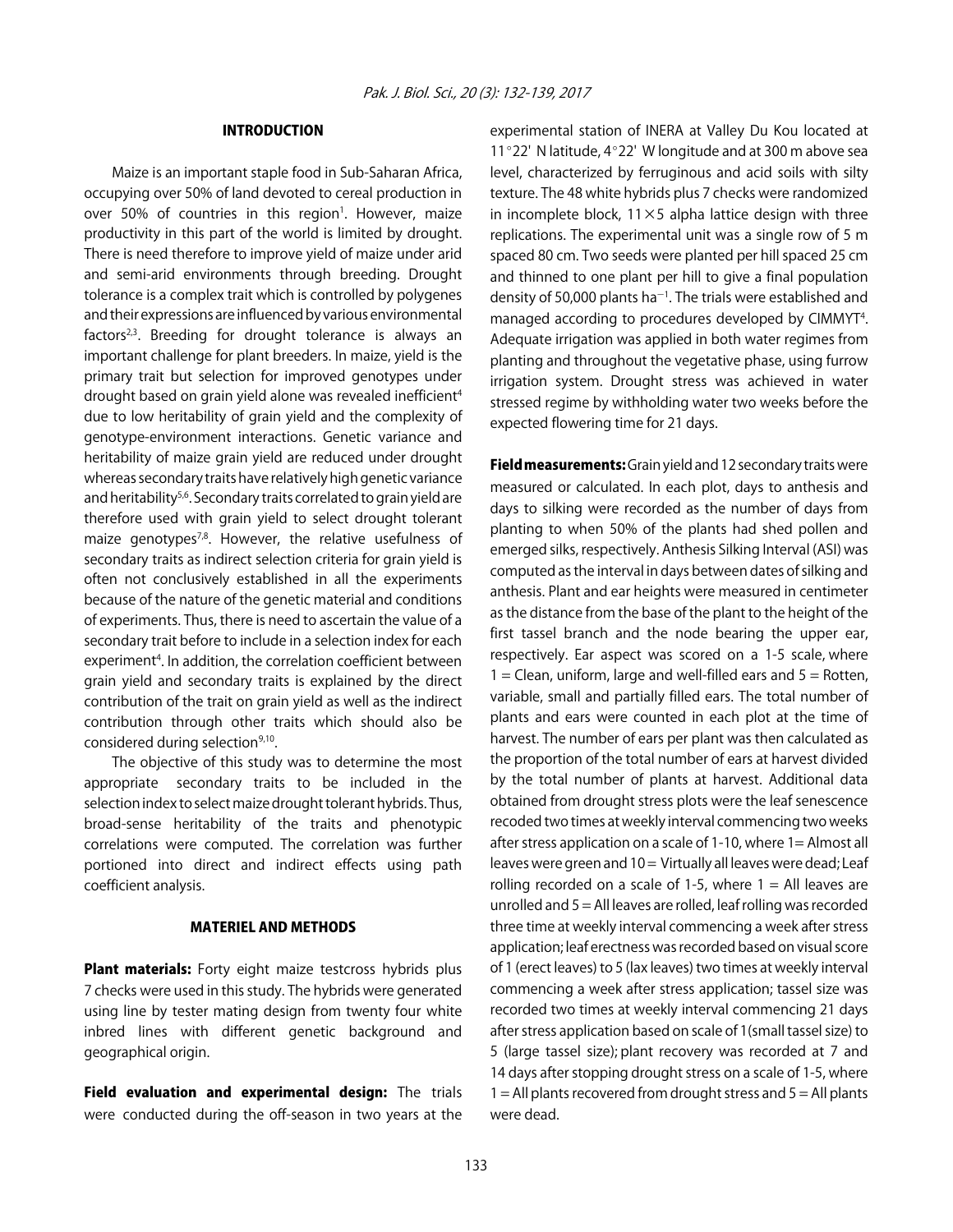Grain yield was calculated as follow: In well-watered evaluation, all ears harvested from each plot were weighed and representative samples of ears were shelled to determine per cent moisture. Grain yield adjusted to 15% moisture was, thus, computed from ear weight and grain moisture assuming a shelling percentage of 80%, based on the following formula:

Grain yield (kg ha<sup>-1</sup>) = Ear weight (kg) $\times$  0.8 $\times$ (100-moisture)/85) $\times$  $(10/\text{area m}^2)\times 1000$ 

In water stressed evaluation, all ears harvested from each plot were shelled to determine per cent moisture. Grain yield adjusted to 15% moisture was computed from the shelled grain based on the following formula:

Grain yield (kg ha<sup>-1</sup>) = Grain weight (kg) $\times$ (100-moisture)/85) $\times$  $(10/\text{area } m^2) \times 1000$  Grain yield

#### Statistical analysis

Analysis of variance: Individual analysis of variance of each measured trait in each year and water regime were conducted with the PROC MIXED procedure from SAS with genotypes considered as fixed effects and replication and blocks within replication as random effects. Because the alpha lattice did not provide significant efficiency over Randomized Complete Block Design (RCBD), data were analyzed as from RCBD. Combined analysis of variance were conducted with PROC GLM in SAS11 using RANDOM statement with Test option. For combined analysis in Well Watered (WW) and Water Stressed (WS) conditions, mean square for genotypes, years and genotypes x years (G x Y) were tested against the mean squares for G x Y, replications within years and the pooled error, respectively.

Heritability estimates: Variance components were estimated from plot raw data using VARCOMP in SAS with years, replications, genotypes and the genotype x year interactions as random factors.

Broad-sense heritability of traits  $(h_b^2)$  was also calculated on an plot basis as the ratio between the genetic variance  $(\sigma_{\rm G}^2)$  and the sum of the genetic variance, the variance of the genotype x year interaction  $(\sigma_{\text{GY}}^2)$  divided by the number of years (y) and the variance of the residuals  $(\sigma_e^2)$  divided by the number of replications (r) and years:

$$
h_{\,b}^{\,2}\,=\,\frac{\sigma_{\,G}^{\,2}}{\sigma_{\,G}^{\,2}\,+\,\sigma_{\,G\,Y\,/\,y}^{\,2}\,+\,\sigma_{\,e}^{\,2}\,/\,r y}
$$

Path coefficient analysis: Path coefficient analysis were performed to evaluate the relative importance of direct and indirect effects of secondary traits on yield. Pearson correlation (phenotypic correlation) was first calculated and then the correlation coefficients were partitioned into direct and indirect effects through path coefficient analysis using PATHSAS program developed by Cramer et al.<sup>12</sup>.

Selection tolerance index and estimation of relative decrease in yield: Selection Tolerance Index (STI) was proposed by Hao *et al*.<sup>8</sup>. The algorithm is as follows for STI:

$$
S_{ij} = (X_{ij} - \mu_j)/\sigma_j \tag{1}
$$

$$
MP_{ij} = (S_{ijd} + S_{ijw})/2
$$
 (2)

$$
STI = b_1 MP_{i1} + b_2 MP_{i2} + ... + b_j MP_{ij}
$$
 (3)

In the above three equations, j represents secondary trait.  $S_{ii}$  in the Eq. 1, indicates the standardized phenotypic value of trait j to genotype i under the WW regime (w) and under the WS regime (d),  $X_{ii}$  indicates the real phenotypic value of genotype i on trait j,  $\mu_i$  indicates the mean value of trait j for all materials and  $\sigma_i$  indicates the standard deviation of trait j. The  $MP_{ii}$  in Eq. 2, indicates the mean productivity of trait j on genotype i; bj in Eq. 3, indicates the given weight value of trait j.

Relative Decrease in Yield (RDY) was defined as:

$$
RDY = 100-(Y_s/Y_p \times 100)^{13}
$$

where, Yp and Ys are yield potential under well-watered and drought stress respectively.

#### RESULTS AND DISCUSSION

Phenotypic variation: Table 1 shows the average phenotypic data per water regime and the mean squares of genotype and genotype by year interactions of the 13 measured traits. Results showed significant variability for many traits. Significant genotype x year interaction was also observed for different traits including Grain Yield (GY) and Anthesis Silking Interval (ASI) in both water regimes. Drought stress significantly reduced the GY (34%) and increased the ASI (37%).

#### Path coefficient analysis and identification of suitable secondary traits

**Grain Yield (GY):** Maize grain yield is affected by abiotic stresses such as drought and low N. Genetic variance and heritability for GY decline under stress<sup>14,15</sup>. In the present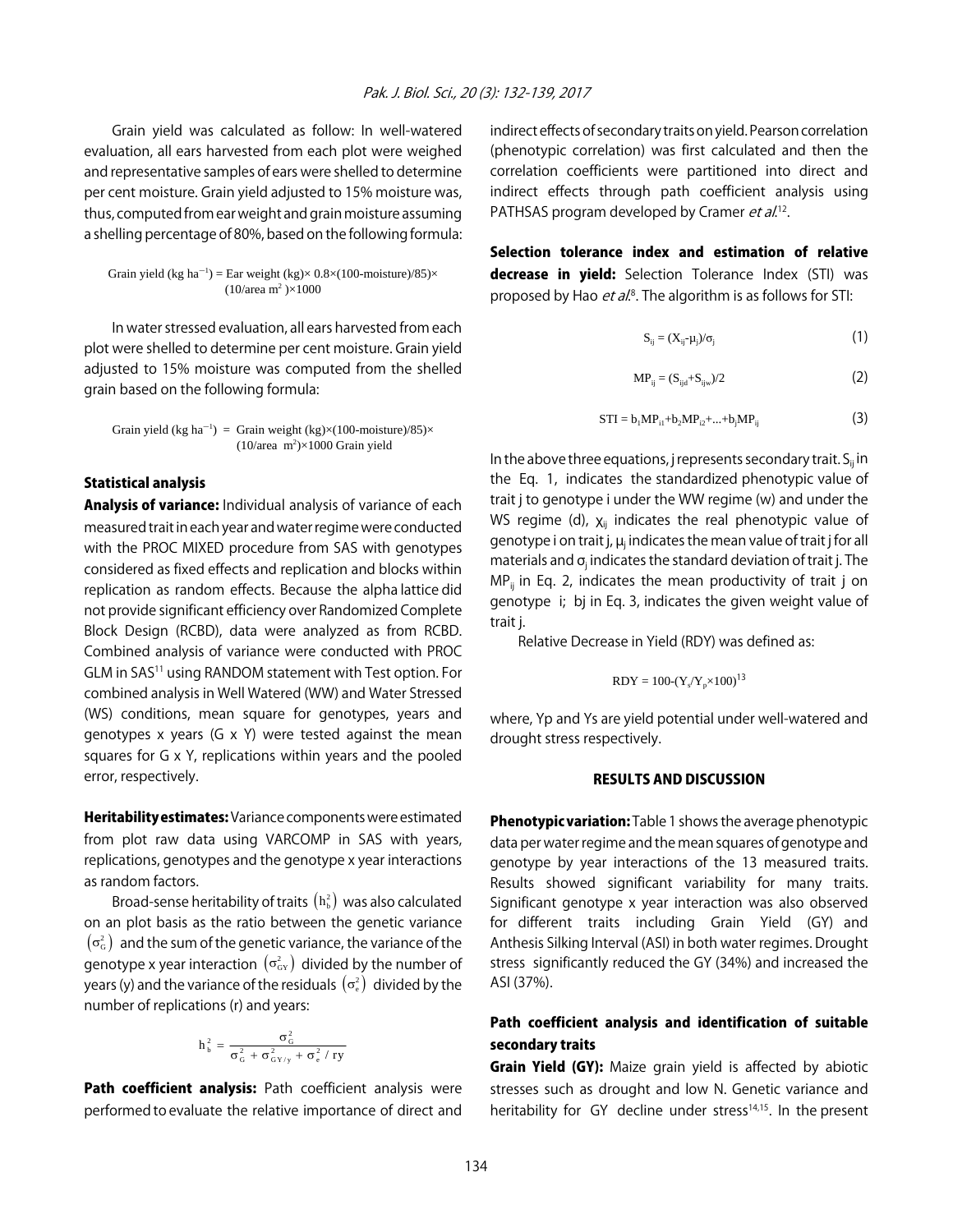| Traits     | Ranges           | $Mean \pm SE$                  | MSG           | MSGY        |  |
|------------|------------------|--------------------------------|---------------|-------------|--|
|            |                  | <b>Well-watered condition</b>  |               |             |  |
| GY         | 847.31 - 3243.55 | 2286.53 ±409.49                | 1663882.25**  | 801898.25*  |  |
| EPP        | $0.56 - 1.02$    | $0.88 \pm 0.08$                | 0.03          | 0.02        |  |
| EASP       | $2.00 - 3.58$    | $2.78 \pm 0.36$                | $0.98*$       | $0.6*$      |  |
| AD         | 70.00 - 83.67    | 76.14 ± 0.96                   | 58.13***      | $6.96***$   |  |
| <b>SD</b>  | 73.67 - 89.00    | 79.47 ± 1.08                   | 59.70***      | $11.11***$  |  |
| ASI        | $1.50 - 7.33$    | $3.43 \pm 0.82$                | $8.02***$     | $3.3*$      |  |
| PHT        | 147.50 - 196.17  | 175.12±7.94                    | 641.31***     | 159.42      |  |
| EHT        | 41.33 - 89.00    | $67.85 \pm 6.26$               | 496.5***      | 104.7       |  |
|            |                  | <b>Well-stressed condition</b> |               |             |  |
| GY         | 642.93 - 2494.53 | 1514.16 ± 299.39               | 1325157.49*** | 481411.35** |  |
| EPP        | $0.51 - 1.04$    | $0.83 \pm 0.11$                | $0.074*$      | 0.04        |  |
| EASP       | $2.5 - 3.83$     | $3.08 \pm 0.28$                | 0.33          | 0.25        |  |
| AD         | 70.50 - 86.40    | 77.77 ± 1.35                   | 62.84***      | $10.86**$   |  |
| SD         | 77.67 - 90.17    | 83.47±1.24                     | 37.44***      | $7.1*$      |  |
| ASI        | $1.33 - 9.00$    | $5.53 \pm 0.88$                | $12.64***$    | $5.47***$   |  |
| PHT        | 119.33 - 147.50  | 135.29 ± 7.56                  | 325.17        | 261.09*     |  |
| <b>EHT</b> | $45.60 - 70.50$  | 59.79±5.19                     | 230.78***     | 77.49       |  |
| SEN        | $2.92 - 5.25$    | $3.98 \pm 0.59$                | 1.9           | 1.38        |  |
| LR         | $1.56 - 2.56$    | $1.99 \pm 0.26$                | 0.34          | $0.32*$     |  |
| LE         | $1.67 - 3.75$    | $2.62 \pm 0.3$                 | $1.15***$     | $0.50**$    |  |
| <b>TS</b>  | $2.00 - 3.50$    | $2.75 \pm 0.24$                | $0.66***$     | $0.27*$     |  |
| PR         | $1.92 - 4.50$    | $2.89 \pm 0.51$                | $1.88***$     | 0.64        |  |

#### Pak. J. Biol. Sci., 20 (3): 132-139, 2017

Table 1: Phenotypic variation for maize hybrids under well watered and water stress conditions across two years

SE: Standard error, \*' \*\*'\*\*\*Significant at p = 0.05, 0.01 and 0.001 respectively, GY: Grain yield, EPP: Ear per plant, EASP: Ear aspect, AD: Anthesis days, ASI: Anthesis silking interval, PHT: Plant height, EHT: Ear height, SEN: Leaf senescene, LR: Leaf rolling, LE: Leaf erectness, TS: Tassel size, PR: Plant recovery

study, the genetic variance for grain yield was lower under drought conditions compared to well-watered conditions (Table 2). Reduced genetic variance for grain yield under moisture stress conditions was also reported by Messmer *et al*.<sup>16</sup> and Almeida *et al.*<sup>6</sup>. However the heritability estimates for grain yield of 0.53 under well-watered conditions was less than the value of 0.64 estimated under moisture stressed (WS) conditions, indicating high yield stability of hybrids. According to Almeida *et al*.<sup>6</sup>, high heritability estimates of grain yield under WS environments implies stability of drought tolerant genotypes across diverse environments.

Ear Per Plant (EPP) and grain yield: The phenotypic correlation coefficient between EPP and grain yield was significant and positive ( $r = 0.63***$ ) and the direct effect of EPP on grain yield was positive and high (0.27). The heritability value (0.48) of EPP for hybrids was similar to the 0.54 reported by Bolanos and Edmeades<sup>5</sup>. The high positive direct effect of EPP on grain yield is explained by the high indirect contribution of EASP (0.23) and EHT (0.17) on grain yield.

**Ear aspect (EASP) and grain yield:** Among the traits, ear aspect had the highest total direct effect (-0.48) on grain yield. This result is in agreement with Badu-Apraku *et al.*<sup>17</sup> who identified ear aspect with highest direct effect on grain yield in the evaluation of extra early maize inbred lines under drought stress. The phenotypic correlation between the traits in the present study was also negative and significant  $(r = -0.70***)$ . Therefore, the correlation represented the true relationship between the two traits. Ear aspect scores captured the different parameter of yield components such as ear diameter, ear length, kernels rows and kernel per row. High positive direct effect of ear diameter, ear length and number of kernels per row on maize grain yield was reported<sup>18</sup>. Ahmad and Saleem<sup>19</sup> showed that the direct effect of kernel rows on grain yield per plant was also positive and greater in magnitude than that of genotypic correlation. Heritability of EASP in the present study was low (0.25) under drought. Because of the small variance, selection for this trait may not be effective even though the correlation of EASP with grain yield under drought was high.

Anthesis DAYS (AD) and grain yield: Direct effect of AD on grain yield was negative (-0.28) but the positive and high indirect effect through EHT and PR may have caused the positive correlation observed under drought stress (0.16) (Table 3). Heritability of AD was high (Table 2) which is consistent with earlier reports<sup>5,20</sup>. Grain yield potential of hybrids tested was less affected by their maturity since the correlation between AD and grain yield was low and non significant. However a negative significant phenotypic and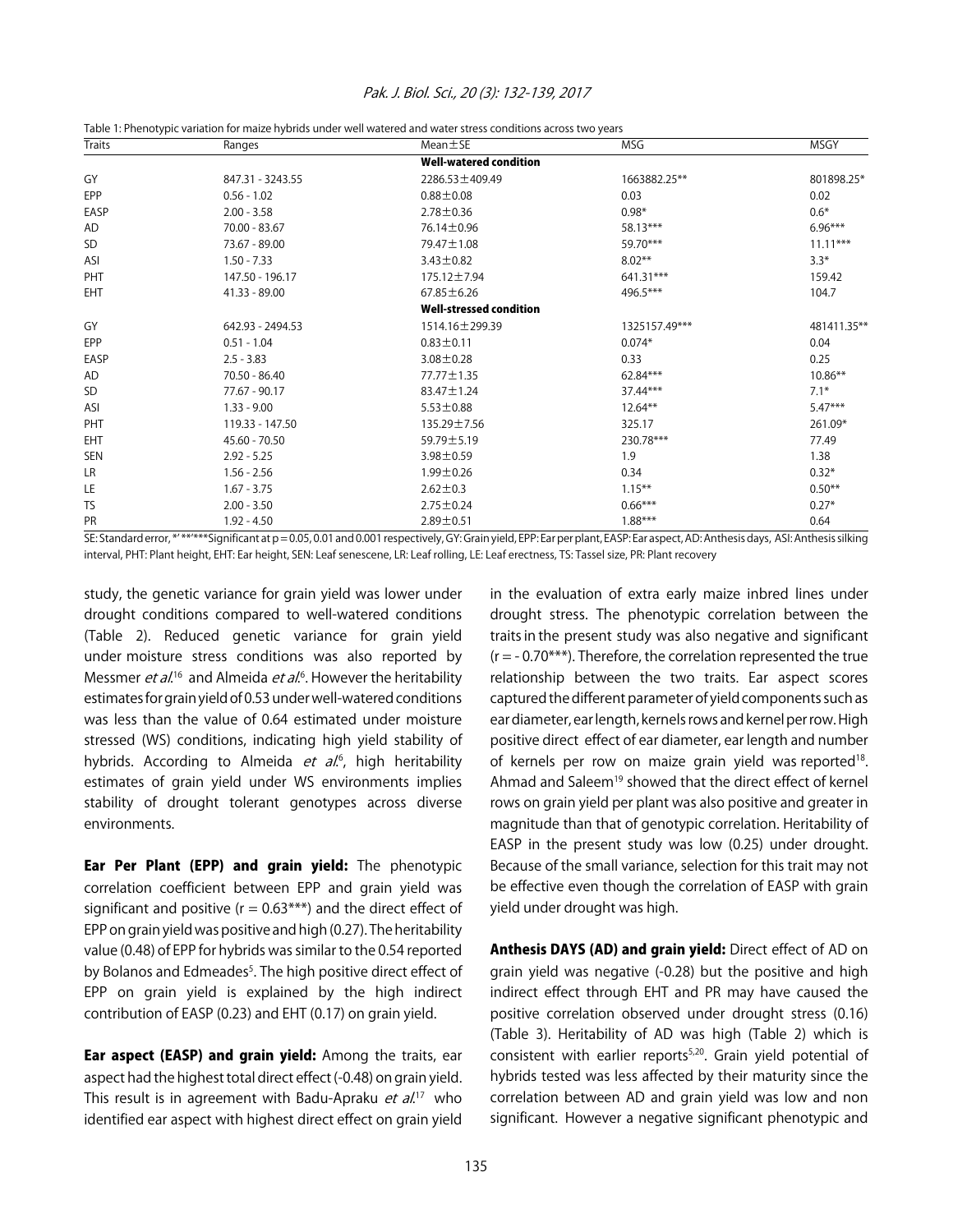#### Pak. J. Biol. Sci., 20 (3): 132-139, 2017

|            | Well-stressed condition |                        |              | Well-watered condition |                    |                                     |                    |         |  |
|------------|-------------------------|------------------------|--------------|------------------------|--------------------|-------------------------------------|--------------------|---------|--|
| Traits     | $\sigma_{G}^2$          | $\sigma_{\text{GY}}^2$ | $\sigma_e^2$ | $h_b^2$                | $\sigma_{\rm G}^2$ | $\sigma_{\textup{GY}}^{\textup{z}}$ | $\sigma_{\rm e}^2$ | $h_b^2$ |  |
| GY         | 141711.9                | 71506.6                | 268908.7     | 0.64                   | 148379.4           | 101085.9                            | 503163             | 0.53    |  |
| EPP        | 0.01                    | 0.00                   | 0.04         | 0.48                   | 0.00               | 0.00                                | 0.02               | 0.34    |  |
| EASP       | 0.01                    | 0.01                   | 0.23         | 0.25                   | 0.07               | 0.07                                | 0.40               | 0.40    |  |
| AD         | 9.05                    | 1.79                   | 5.50         | 0.83                   | 8.70               | 1.41                                | 2.75               | 0.88    |  |
| <b>SD</b>  | 5.25                    | 0.79                   | 4.65         | 0.82                   | 9.04               | 2.62                                | 3.51               | 0.83    |  |
| ASI        | 1.46                    | 1.30                   | 2.32         | 0.59                   | 0.84               | 0.42                                | 2.04               | 0.60    |  |
| PHT        | 11.5                    | 27.65                  | 173.14       | 0.21                   | 77.89              | 0.00                                | 183.54             | 0.72    |  |
| <b>EHT</b> | 25.77                   | 0.00                   | 80.24        | 0.66                   | 66.23              | 0.00                                | 115.4              | 0.78    |  |
| LR         | 0.01                    | 0.04                   | 0.20         | 0.08                   |                    |                                     |                    |         |  |
| LE         | 0.1                     | 0.08                   | 0.28         | 0.55                   |                    |                                     |                    |         |  |
| TS         | 0.06                    | 0.03                   | 0.18         | 0.58                   |                    |                                     |                    |         |  |
| <b>SEN</b> | 0.09                    | 0.11                   | 1.06         | 0.27                   |                    |                                     |                    |         |  |
| PR         | 0.19                    | 0.00                   | 0.75         | 0.60                   |                    |                                     |                    |         |  |

Table 2: Estimates of genetic variance components and broad sense heritabilities of grain yield and other traits of hybrids evaluated under two water regimes over 2 years

 $\sigma_{\rm G}^2$  : Genetic variance,  $\sigma_{\rm GY}^2$  : Variance of Genotype by year interaction,  $\sigma_{\rm e}^2$ : Error variance,  $\rm h_{\rm b}^2$  : Broad-sense heritability, Gy: Grain yield, EPP: Ear per plant, EASP: Ear aspect, EHT: Ear height, AD: Anthesis days, PHT: Plant height, LR: Leaf rolling, SEN: Leaf senescence, LE: Leaf erectness, TS: Tassel size; PR: Plant recovery, ASI: Anthesis silking

Table 3: Partition of correlation coefficients into direct and indirect effects on grain yield under drought stress

|            |               | Indirect effect |         |         |           |         |         |            |         |           |           |      |            |
|------------|---------------|-----------------|---------|---------|-----------|---------|---------|------------|---------|-----------|-----------|------|------------|
| Traits     | Direct effect | <b>EPP</b>      | EASP    | EHT     | <b>AD</b> | PHT     | LR      | <b>SEN</b> | LE      | <b>TS</b> | <b>PR</b> | ASI  |            |
| <b>EPP</b> | 0.27          |                 | 0.23    | 0.17    | $-0.05$   | 0.01    | $-0.02$ | 0.00       | 0.00    | 0.02      | 0.03      | 0.00 | $0.62***$  |
| EASP       | $-0.48$       | $-0.13$         |         | $-0.08$ | 0.03      | 0.05    | 0.01    | 0.00       | $-0.01$ | $-0.05$   | $-0.06$   | 0.00 | $-0.70***$ |
| <b>EHT</b> | 0.51          | 0.09            | 0.08    |         | $-0.16$   | $-0.17$ | 0.00    | 0.00       | 0.02    | 0.00      | 0.05      | 0.00 | $0.42**$   |
| AD         | $-0.28$       | 0.05            | 0.04    | 0.30    |           | $-0.04$ | 0.00    | 0.00       | 0.03    | 0.00      | 0.07      | 0.00 | 0.16       |
| PHT        | $-0.28$       | $-0.01$         | 0.08    | 0.32    | $-0.04$   |         | $-0.02$ | 0.00       | 0.01    | 0.00      | 0.05      | 0.00 | 0.13       |
| <b>LR</b>  | 0.11          | $-0.06$         | $-0.05$ | 0.00    | $-0.01$   | 0.06    |         | $-0.01$    | 0.02    | 0.04      | $-0.04$   | 0.00 | $-0.08$    |
| <b>SEN</b> | $-0.01$       | $-0.04$         | $-0.07$ | $-0.15$ | 0.08      | 0.10    | 0.07    |            | $-0.02$ | 0.01      | $-0.11$   | 0.00 | $-0.13$    |
| LE         | $-0.06$       | 0.00            | $-0.10$ | $-0.16$ | 0.15      | 0.07    | $-0.03$ | 0.00       |         | -0.06     | $-0.07$   | 0.00 | $-0.29*$   |
| <b>TS</b>  | $-0.16$       | $-0.03$         | $-0.16$ | $-0.01$ | $-0.01$   | 0.00    | $-0.03$ | 0.00       | $-0.02$ |           | 0.00      | 0.00 | $-0.42**$  |
| <b>PR</b>  | $-0.15$       | $-0.05$         | $-0.18$ | $-0.16$ | 0.12      | 0.09    | 0.03    | $-0.01$    | $-0.03$ | 0.00      |           | 0.00 | $-0.33**$  |
| ASI        | 0.01          | $-0.05$         | $-0.11$ | $-0.10$ | 0.16      | 0.02    | 0.02    | 0.00       | $-0.03$ | $-0.02$   | $-0.04$   |      | $-0.13$    |

R2: 0.74, N = 51, r: Coefficient of phenotypic correlation with grain yield, EPP: Ear per plant, EASP: Ear aspect, EHT: Ear height, AD: Anthesis days, PHT: Plant height, LR: Leaf rolling, SEN: Leaf senescence, LE: Leaf erectness, TS: Tassel size; PR: Plant recovery, ASI: Anthesis silking

genotypic correlation were found elsewhere<sup>17,21</sup>. Anthesis days was therefore indicated as a reliable trait for indirect selection for improved grain yield under drought stress.

Anthesis-Silking Interval (ASI) and grain yield: The phenotypic correlation coefficient was negative and low (-0.13) between the two traits. The magnitude of direct effect of ASI on grain yield was low (0.01). This result contrasts with results from several drought tolerance studies in maize<sup>6,16</sup>. This unexpected result was explained by the relative high number of missing values recorded for silking days, since some plots under drought stress failed to reach 50% silking approximately 20-30 days after 50% anthesis and were declared missing values. Usefulness of ASI as an indirect selection trait for grain yield under drought stress was suggested but not conclusively established in this study though high heritability (0.59) was found for this trait under drought.

Plant height and grain yield: The phenotypic correlation coefficient was positive and low (0.13) between the two traits but the direct effect of plant height was negative and high which was also found under severe drought conditions by Khalili *et al.*<sup>22</sup>, indicating that hybrids with high plant height were more sensitive to drought stress than medium plant height. The indirect positive and high effect of ear height and ear aspect are the possible cause of positive and low correlation between plant height and grain yield. Therefore, these traits must be considered if selection is made through plant height. Similar result was reported by Ahmad and Saleem<sup>19</sup> in non-drought condition.

Ear height (EHT) and grain yield: The phenotypic correlation between EHT and grain yield and direct effect of ear height on grain yield were both positive and almost equal in magnitude (Table 3). Shi *et al*.<sup>23</sup> reported also positive direct effect of EHT on single ear yield of maize inbred lines under medium drought conditions. Under drought stress, EHT had positive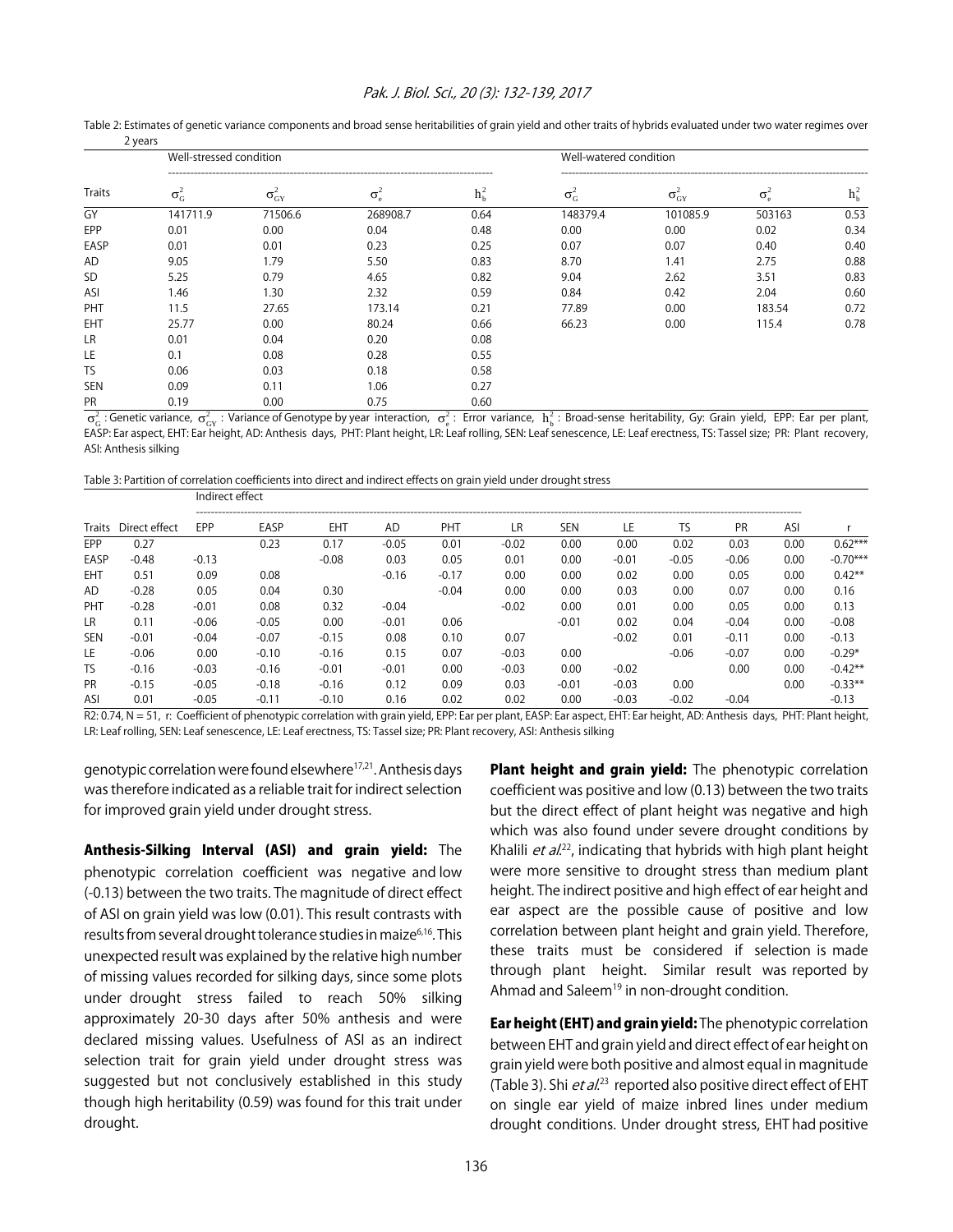and high direct effect and negative indirect effect via plant height on grain yield indicating that the ratio between ear and plant height (R-EPH) was associated to grain yield which was calculated and; significant and positive phenotypic correlation was found between R-EPH and grain yield  $(r = 0.44**)$ . Moreover high heritability was found for EHT in the present study under drought as well as under well-watered conditions, indicating that characteristic of ear position should be considered in selection of high yielding drought tolerant genotypes.

Leaf Rolling (LR) and senescence (SEN) and grain yield: The phenotypic correlation coefficient and the heritability of LR and SEN were all low (Table 2). This result showed that any progress can be made by including these traits in selection index for selecting high yielding drought tolerant hybrids. Bolanos and Edmeades<sup>5</sup> reported also a low genetic correlation of grain yield with leaf rolling and leaf senescence.

Leaf Erectness (LE) and grain yield: The direct effect of leaf erectness was negative (-0.06). The phenotypic correlation between LE and grain yield with grain yield was significant and negative ( $r = -0.29$ <sup>\*</sup>), however the heritability under drought was higher (0.55). Similar result was reported by Bolanos and Edmeades<sup>5</sup> for the heritability.

Tassel Size (TS) and grain yield: A negative direct effect of TS on grain yield as well as negative and significant phenotypic correlation between TS and grain yield were found (Table 3). Moreover this trait showed a high heritability (0.58), indicating that TS can be included in the selection index as an indirect selection trait for grain yield under drought conditions. However the high negative contribution to grain yield was found through ear aspect, therefore this trait should also be included in the selection index.

Plant Recovery (PR) and grain yield: Results showed a significant and negative phenotypic correlation between PR score and grain yield ( $r = -0.33**$ ). The magnitude of the direct effect on grain yield was negatively high (-015). The same trend was observed for the heritability (0.60). The use of plant recovery as secondary trait would be effective for selection of drought tolerant genotypes. The PR had important indirect effect on grain yield through EASP (-0.18), EHT (-0.16) and AD (0.12). Thus, those traits should also be considered in the selection index.

Selection for drought tolerance: Results showed that important genetic variability for grain yield and secondary traits existed among the hybrids. This variability will facilitate

Table 4: Procedure for classifying hybrids into four categories of degree of drought resistance

| STI classification | Range of RDY  | Selection               |
|--------------------|---------------|-------------------------|
| НT                 | < 25%         | Highly drought tolerant |
|                    | >25<50%       | Tolerant                |
|                    | >50<75%       | Susceptible             |
|                    | $>75 < 100\%$ | Highly susceptible      |
|                    | $<$ 25%       | Tolerant                |
|                    | >25<50%       | Susceptible             |
|                    | >50<75%       | Highly susceptible      |
|                    | >75<100%      | Highly susceptible      |
| S                  | $<$ 25%       | Susceptible             |
|                    | $>25 < 50\%$  | Highly susceptible      |
|                    | >50<75%       | Highly susceptible      |
|                    | >75<100%      | Highly susceptible      |
| HS                 | $<$ 25%       | Highly susceptible      |
|                    | >25<50%       | Highly susceptible      |
|                    | >50<75%       | Highly susceptible      |
|                    | >75<100%      | Highly susceptible      |

HT: Highly drought tolerant, R: Drought tolerant, S: Drought susceptible, HS: Highly drought susceptible

selection for drought tolerant hybrids with high yield potential, either by drought escape mechanisms or by using secondary traits in a selection index. The relative value of secondary traits for indirect selection for a grain yield is determined based on variance and heritability and on genetic correlation with yield<sup>24</sup>. Then Ear Per Plant (EPP), Tassel Size (TS) and Plant Recovery (PR) were identified as important indirect selection criteria which were suggested with the Grain Yield (GY) to use in the selection for drought tolerant hybrids. In addition EASP and R-EPH should also be added. They are not stress-adaptive traits by themselves but EPP, TS and PR had important indirect effect on grain yield via EASP. Moreover ear aspect had a high correlation coefficient with grain yield and a high direct effect on grain yield. The ratio, R-EPH would avoid selection of genotypes with undesirable ear position and plant height characteristics.

The function of the selection index will be as follow:

Selection Tolerance Index  $(STI) = 5 f(GY) + 3 f(EPP) - 2 f(TS)$ -2 f (PR)-2 f (EASP)+1 f (R-EPH)

In maize, weights typically allocated to secondary traits are  $+3$ ,  $-2$ ,  $-2$ ,  $-2$  and  $-1$  for ears per plant, ASI, leaf senescence, tassel size and leaf rolling, respectively<sup>24</sup>, however based on the results of path analysis in the present study different traits and weights were chosen in the applied selection index. The weight of GY is higher because the heritability for grain was higher in WS than the corresponding in WW conditions, indicating stability of grain yield<sup>6</sup>.

Base on the Selection Tolerance Index (STI) values, the hybrids were classified into four groups based on the degree of drought tolerance: Highly drought tolerant ''HT'', drought tolerant ''T'', drought susceptible ''S'' and highly drought-susceptible ''HS''. The Selection Tolerance Index (STI)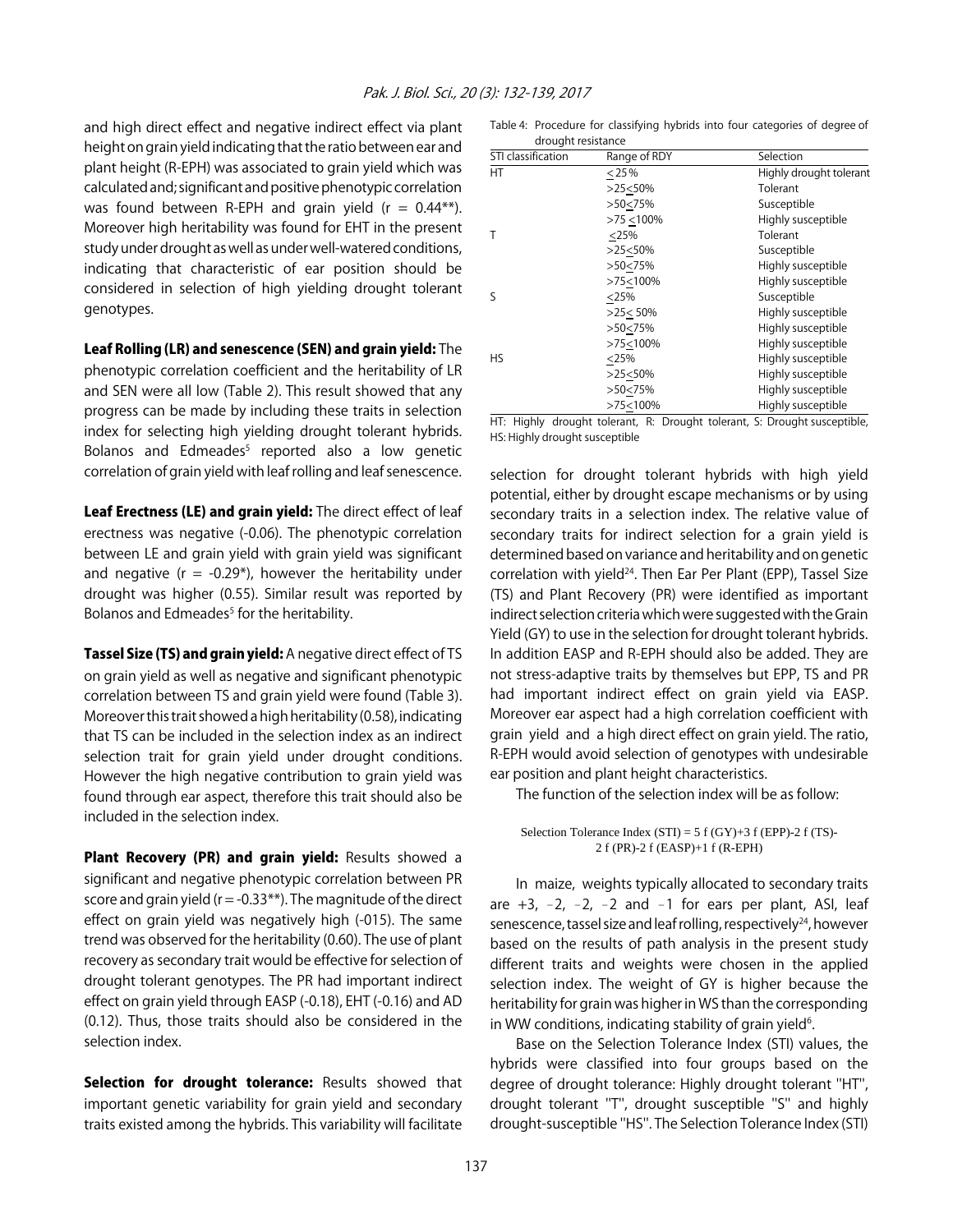does not consider the relative yield reduction under drought stress, thus a genotype classified as highly tolerant based on STI value may have high percent of yield reduction under drought stress which is not desirable. Therefore, the classification of the hybrids into four categories of drought tolerance based on STI value was improved by incorporating the relative decrease in yield under drought (RDY) index. The selection procedure involving the two selection criteria, STI and RDY is presented in Table 4. Based on this selection procedure, of the 48 hybrids evaluated 6 were highly drought tolerant, 18 drought tolerant, 10 drought susceptible and 14 highly drought susceptible (data not shown).

#### **CONCLUSION**

The study identified ear per plant, tassel size and plant recovery as important indirect selection criteria for grain yield under drought conditions. The usefulness of ASI, LR, LS and LE as indirect selection traits for grain yield under drought stress were not demonstrated in this study. The path coefficient analysis showed that the traits identified as useful secondary traits were significantly correlated to grain yield but, their direct effect on grain yield were low and/or had important contribution to grain yield through other traits. Therefore, these traits should also be considered in selection for drought tolerance.

#### ACKNOWLEDGMENT

We thank our field staff of INERA research station at Valley Du Kou for plot management and assistance with data collection. We also thank D. Elola, master student, for supervision of the trial and assistance in data collection. This work was founded by West Africa Centre for Crop Improvement (WACCI).

#### **REFERENCES**

- 1. FAO., 2016. FAO statistical database. Food and Agriculture Organization of the United Nations, Rome, Italy. http://faostat3.fao.org
- 2. Ashraf, M., 2010. Inducing drought tolerance in plants: Recent advances. Biotechnol. Adv., 28: 169-183.
- 3. Bruce, W.B., G.O. Edmeades and T.C. Barker, 2002. Molecular and physiological approaches to maize improvement for drought tolerance. J. Exp. Bot., 53: 13-25.
- 4. Ali, F., N. Kanwal, M. Ahsan, Q. Ali, I. Bibi and N.K. Niazi, 2015. Multivariate analysis of grain yield and its attributing traits in different maize hybrids grown under heat and drought stress. Scientifica. 10.1155/2015/563869.
- 5. Bolanos, J. and G.O. Edmeades, 1996. The importance of the anthesis-silking interval in breeding for drought tolerance in tropical maize. Field Crops Res., 48: 65-80.
- 6. Almeida, G.D., D. Makumbi, C. Magorokosho, S. Nair and A. Borem et al., 2013. QTL mapping in three tropical maize populations reveals a set of constitutive and adaptive genomic regions for drought tolerance. Theoret. Applied Genet., 126: 583-600.
- 7. Banziger, M., G.O. Edmeades, D. Beck and M. Bellon, 2000. Breeding for Drought and Nitrogen Stress Tolerance in Maize: From Theory to Practice. CIMMYT, Mexico, ISBN-13: 9789706480460, Pages: 68.
- 8. Hao, Z.F., X.H. Li, Z.J. Su, C.X. Xie and M.S. Li et al., 2011. A proposed selection criterion for drought resistance across multiple environments in maize. Breed. Sci., 61: 101-108.
- 9. Khalily, M., M. Moghaddam, H. Kanouni and E. Asheri, 2010. Dissection of drought stress as a grain production constraint of maize in Iran. Asian J. Crop Sci., 2: 60-69.
- 10. Pham, H.T.T., K.T. Do, M.N. Truong, X.D. Tran, L.T. Nguyen and B.C. Bui, 2016. Path analysis for yield traits in F2 generation and molecular approaches for breeding rice tolerant to drought and submergence. Afr. J. Agric. Res., 11: 2329-2336.
- 11. SAS., 2002. SAS/STAT 9 User's Guide. SAS Institute Inc., Cary, NC., USA.
- 12. Cramer, C.S., T.C. Wehner and S.B. Donaghy, 1999. PATHSAS: A SAS computer program for path coefficient analysis of quantitative data. J. Heredity, 90: 260-262.
- 13. Farshadfar, E., M.M. Poursiahbidi and S.M. Safavi, 2013. Assessment of drought tolerance in land races of bread wheat based on resistance/tolerance indices. Int. J. Adv. Biol. Biomed. Res., 1: 143-158.
- 14. Dixit, S., B.E. Huang, M.T.S. Cruz, P.T. Maturan, J.C.E. Ontoy and A. Kumar, 2014. QTLs for tolerance of drought and breeding for tolerance of abiotic and biotic stress: An integrated approach. PLoS ONE, Vol. 9. 10.1371/journal.pone.0109574.
- 15. Ramya, P., G.P. Singh, N. Jain, P.K. Singh and M.K. Pandey et al., 2016. Effect of recurrent selection on drought tolerance and related morpho-physiological traits in bread wheat. PLoS ONE, Vol. 11. 10.1371/journal.pone.0156869.
- 16. Messmer, R., Y. Fracheboud, M. Banziger, M. Vargas, P. Stamp and J.M. Ribaut, 2009. Drought stress and tropical maize: QTL-by-environment interactions and stability of QTLs across environments for yield components and secondary traits. Theoret. Applied Genet., 119: 913-930.
- 17. Badu-Apraku, B., R.O. Akinwale, J. Franco and M. Oyekunle, 2012. Assessment of reliability of secondary traits in selecting for improved grain yield in drought and low-nitrogen environments. Crop Sci., 52: 2050-2062.
- 18. Filipovic, M., M. Babic, N. Delic, G. Bekavac and V. Babic, 2014. Determination relevant breeding criteria by the path and factor analysis in maize. Genetika, 46: 49-58.
- 19. Ahmad, A. and M. Saleem, 2003. Path coefficient analysis in Zea mays L. Int. J. Agric. Biol., 5: 245-248.